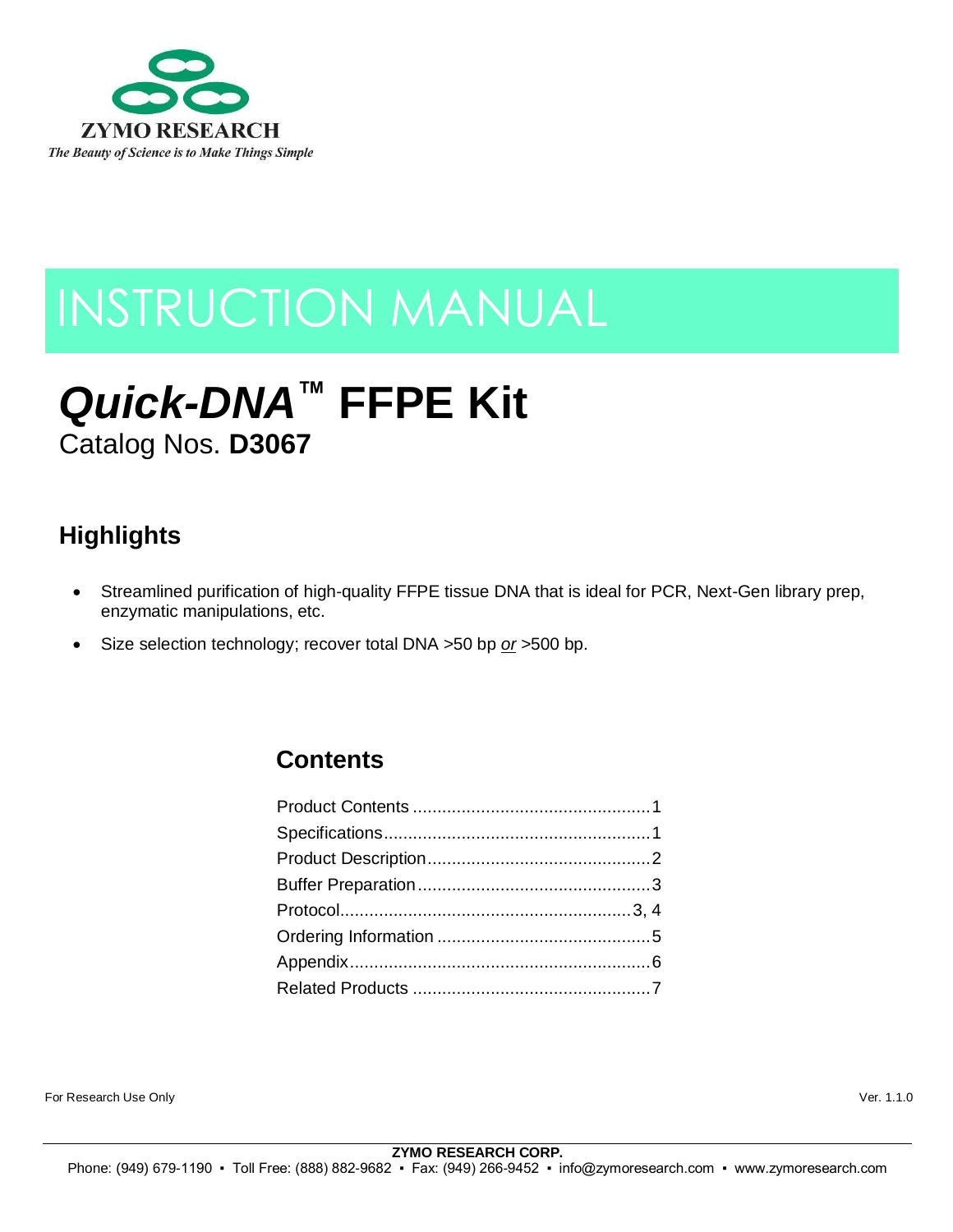Satisfaction of all Zymo Research products is guaranteed. If you should be dissatisfied with this product please call 1-888- 882-9682.

Integrity of kit components is guaranteed for up to one year from date of purchase. Reagents are routinely tested on a lot-to-lot basis to ensure they provide the highest performance and reliability.

For assistance, contact us at [tech@zymoresearch.com.](mailto:tech@zymoresearch.com)

#### **Product Contents**

| Quick-DNA <sup>™</sup> FFPE Kit<br>(Kit Size) | D3067<br>(50 Preps.) | <b>Storage</b><br><b>Temperature</b> |
|-----------------------------------------------|----------------------|--------------------------------------|
| <b>Deparaffinization Solution</b>             | 20 ml                | Room Temp.                           |
| Proteinase K & Storage Buffer <sup>1</sup>    | $2 \times 5$ mg      | $-20^{\circ}$ C<br>(after mixing)    |
| <b>2X Digestion Buffer</b>                    | 5 <sub>m</sub>       | Room Temp.                           |
| Genomic Lysis Buffer <sup>2</sup>             | 50 ml                | Room Temp.                           |
| <b>Genomic DNA Wash 1</b>                     | $25$ ml              | Room Temp.                           |
| Genomic DNA Wash 2 <sup>3</sup> (concentrate) | $12 \text{ ml}$      | Room Temp.                           |
| <b>DNA Elution Buffer</b>                     | $10 \mathrm{m}$      | Room Temp.                           |
| RNase $A^4$                                   | 2 <sub>mg</sub>      | $4^{\circ}$ C                        |
| Zymo-Spin™ IICR Columns                       | 50                   | Room Temp.                           |
| <b>Collection Tubes</b>                       | 100                  | Room Temp.                           |
| <b>Instruction Manual</b>                     | 1                    |                                      |

<sup>1</sup> The Proteinase K is stable as shipped. Add 260 µl **Proteinase K Storage Buffer** to each **Proteinase K** tube prior to use. The final concentration of **Proteinase K** after the addition of **Proteinase K Storage Buffer** is ~20 mg/ml. Store at -20° C.

<sup>2</sup> *Recommended*: Add beta-mercaptoethanol to 0.5%(v/v) i.e., 250 µl per 50 ml or 500 µl per 100 ml.

<sup>3</sup> Before starting, add 48 ml 100% ethanol (52 ml 95% ethanol) to the 12 ml **Genomic DNA Wash 2** concentrate.

 $4$  Re-suspend lyophilized RNase A in 300 µl of ddH<sub>2</sub>0. Store at  $4^{\circ}$  C.

#### **Specifications**

- **Sample Size** Up to 25 mg tissue from paraffin block or up to four (4) tissue sections  $(\leq 20 \text{ µm}$  thick) with a total surface area  $\sim 20 \text{ mm}^2$ . It is recommended to use 1-2 sections if performing the protocol for the first time. Compatible with fresh/frozen tissue specimens.
- **DNA Recovery** High quality total DNA ( $A_{260}/A_{280}$  >1.8) can be eluted into small volumes (i.e., ≥25 µl) allowing for highly concentrated samples. The maximum DNA binding capacity of the provided spin column is  $\sim$  25 µg.
- **Processing Time** As little as 4 hours when processing large amounts of tissue. For maximum yields of the highest quality DNA, it is recommended to process samples overnight.
- **Equipment/Reagents** Microcentrifuge, thermomixer or heat block/bath capable of 55°C and 90°C, isopropanol, beta-mercaptoethanol (optional).

™ Trademarks of Zymo Research Corporation. This product is for research use only and should only be used by trained professionals. It is not intended for use in diagnostic procedures. Some reagents included with this kit are irritants. Wear protective gloves and eye protection. Follow the safety guidelines and rules enacted by your research institution or facility.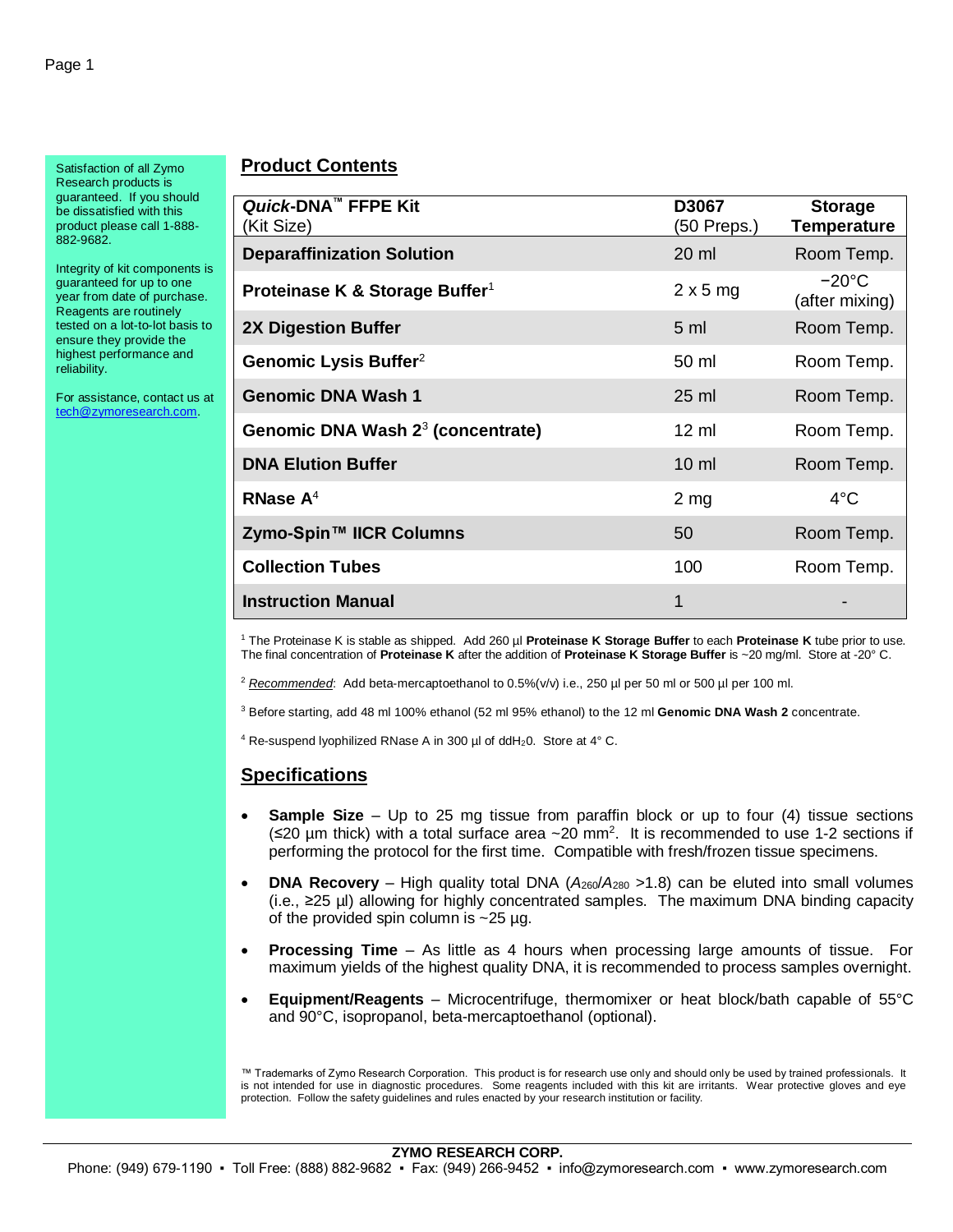#### **Product Description**

The *Quick***-DNA™ FFPE Kit** provides a simple and reliable method for high yield/quality DNA isolation from formalin-fixed, paraffin embedded (FFPE) tissue samples and sections. The unique chemistries of the product have been optimized for maximum recovery of non-crosslinked, ultra-pure DNA without RNA contamination. Simply digest deparaffinized tissues using the provided **Proteinase K**, heat, and then purify the DNA with the *Fast-Spin* columns in the kit. DNA >50 bp or >500 bp can be *selectively* isolated by altering the lysis buffer conditions as given in the protocol. PCR inhibitors are effectively removed during the isolation procedure, and eluted DNA is ideal for PCR, Next-Gen library prep, enzymatic manipulation, etc. Shown below is a schematic and performance overview of the procedure.





**Figure 1**. Equivalent amounts of DNA isolated using Zymo and Supplier Q procedures were used for real time PCR analysis. DNA isolated using the *Quick***-DNA™ FFPE Kit** consistently yielded lower *Ct*  values as depicted by the amplification curves above.



**Figure 2**. Equivalent amounts of DNA resolved in a 1% agarose/TAE/EtBr gel show binding conditions may be adjusted with the *Quick***-DNA™ FFPE Kit** to selectively isolate DNA >50 bp or >500 bp. 100 bp DNA ladder and 1 kb DNA ladder from Zymo Research.

For **Assistance**, please contact Zymo Research Technical Support at 1-888-882-9682 or e-mail [tech@zymoresearch.com.](mailto:tech@zymoresearch.com)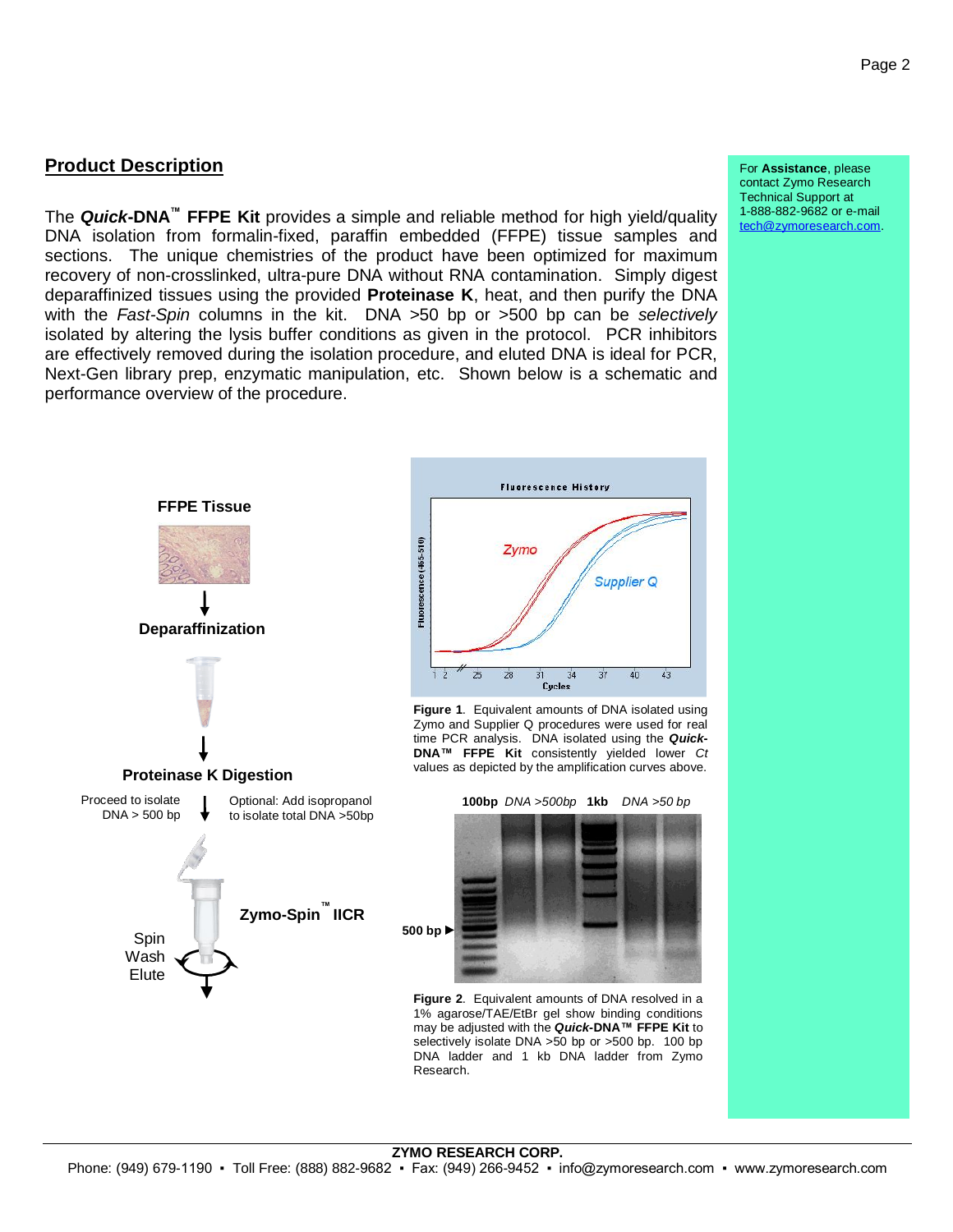For **Assistance**, please contact Zymo Research Technical Support at 1-888-882-9682 or e-mail [tech@zymoresearch.com.](mailto:tech@zymoresearch.com)

**Note:** If using fresh/frozen tissue specimens proceed directly with **Proteinase K Digestion & DNA Isolation** (pg. 4)

**Note:** Xylene may also be used for deparaffinization. See the Appendix on page 6 for instructions.

#### **Buffer Preparation**

- ✓ Add 260 µl **Proteinase K Storage Buffer** to reconstitute lyophilized **Proteinase K** at 20 mg/ml. Vortex to dissolve. Store at -20° C.
- ✓ Before starting, add 48 ml 100% ethanol (52 ml 95% ethanol) to the 12 ml **Genomic DNA Wash 2** concentrate.
- $\checkmark$  Resuspend Ivophilized **RNase A** in 300 µl of ddH<sub>2</sub>0. Store at 4° C.
- ✓ *Recommended*: Add beta-mercaptoethanol (user supplied) to the **Genomic Lysis Buffer** to a final dilution of  $0.5\%$  (v/v) i.e., 250 µl per 50 ml.

#### **Protocol**

#### *Deparaffinization*

1. Remove (trim) excess paraffin wax from sample and transfer the sample to a 1.5 ml microcentrifuge tube.

*Note: Up to 25 mg tissue from a paraffin block or up to four (4) tissue sections (≤20 µm thick) with a total surface area ~20 mm<sup>2</sup> . It is recommended to use start with 1-2 sections.*

- 2. Add 400 µl of **Deparaffinization Solution** to the sample. Incubate at 55°C for 1 minute. Vortex briefly.
- 3. Remove **Deparaffinization Solution** from the sample and proceed to next section.

#### *Tissue Digestion*

1. To the deparaffinized tissue sample  $(≤ 25$  mg) in a microcentrifuge tube, add the following mixture:

| $H_2O$              | 45µl            |
|---------------------|-----------------|
| 2X Digestion Buffer | 45 <sub>µ</sub> |
| Proteinase K        | 10 <sub>µ</sub> |

*Note: If the tissue sample is too large for the digestion volume, scale up the digestion to 200 µl while keeping the amount of Proteinase K the same. Double the reagent volumes indicated in Step 1 & 2 of the DNA Purification Protocol (Page 4).*

| ົ<br>۷. | <b>Rapid Digestion</b>         | <b>Standard Digestion</b>              |  |
|---------|--------------------------------|----------------------------------------|--|
|         | Incubate at 55°C for 1-4 hours | Incubate at 55°C overnight (12-16 hrs) |  |

*Note: The Rapid Digestion is recommended for processing slide tissue sections. The Standard Digestion ensures maximum yields of DNA from tough-to-lyse (collagen-rich, fibrous, etc.) or large tissue samples.*

3. Transfer the digestion to 94°C and incubate for 20 minutes. Once done, add 5 µl of **RNase A**, mix, and incubate an additional 5 minutes at room temperature.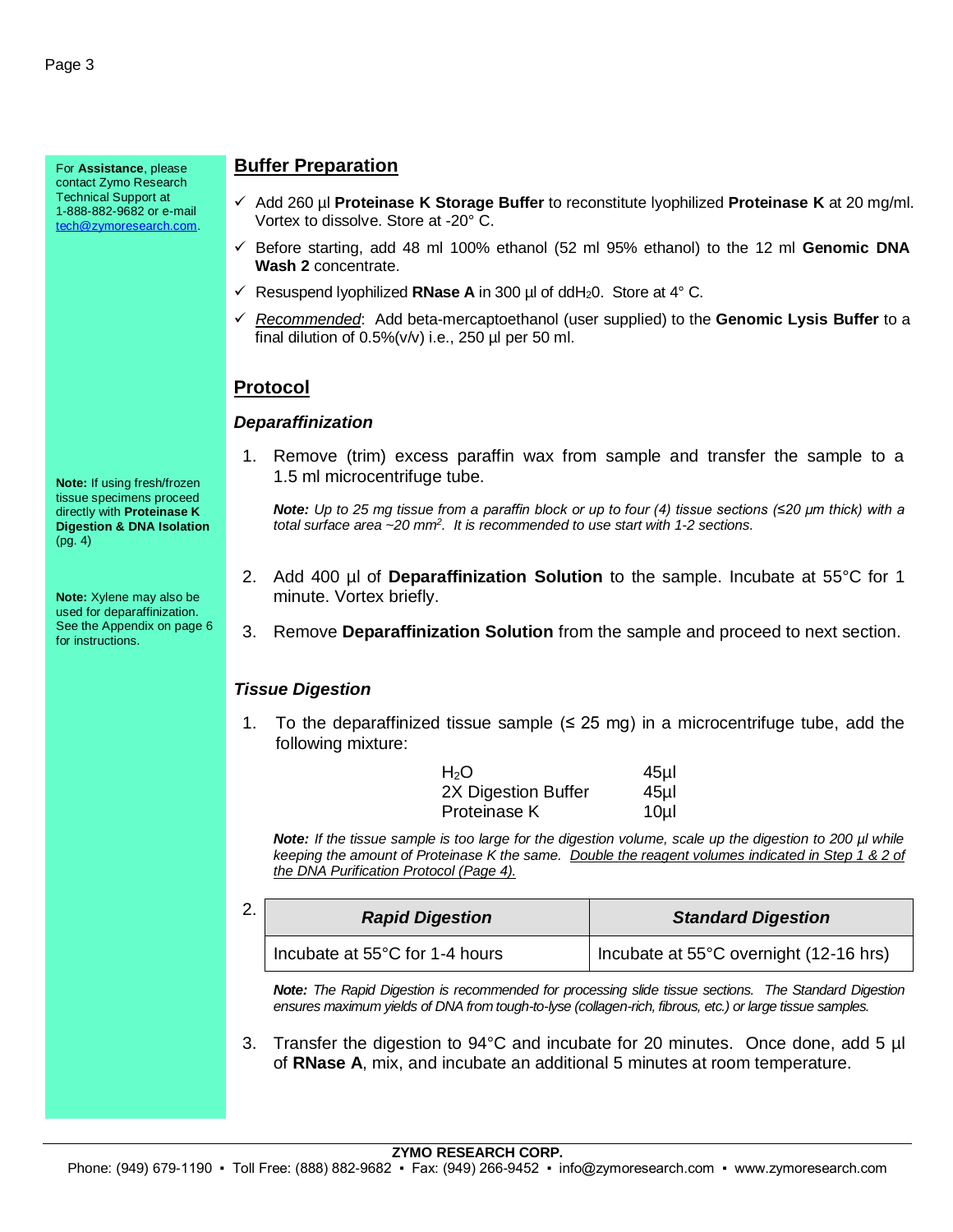#### *DNA Purification*

- 1. Add 350 µl of **Genomic Lysis Buffer** to the tube and mix thoroughly by vortexing.
- 2. Add 135 µl of isopropanol**<sup>1</sup>** (user supplied) to the sample and mix thoroughly. Centrifuge at ≥ 12,000 *x g* for 1 minute to remove insoluble debris.
- 3. Transfer the supernatant to a **Zymo-Spin™ IICR Column<sup>2</sup>** in a **Collection Tube**. Centrifuge at 10,000 *x g* for 1 minute.
- 4. Add 400 µl of **Genomic DNA Wash 1** to the spin column in a new **Collection Tube**. Centrifuge at 10,000 *x g* for 1 minute. Discard the flow-through.
- 5. Add 700 µl of **Genomic DNA Wash 2** to the spin column. Centrifuge at ≥ 12,000 *x g* for 1 minute. Discard the flow-through.
- 6. Add 200 µl of **Genomic DNA Wash 2** to the spin column. Centrifuge at ≥ 12,000 *x g* for 1 minute.
- 7. Transfer the **Zymo-Spin™ IICR Column** to a clean microcentrifuge tube. Add ≥ 50 µl **DNA Elution Buffer<sup>3</sup>** or water (add ≥100 µl if sampling 25 mg tissue) to the spin column. Incubate 2-5 minutes at room temperature.
- 8. Centrifuge at top speed for 30 seconds to elute the DNA.

The eluted DNA can be used immediately for molecular based applications or stored ≤-20ºC for future use.

<sup>1</sup> ssDNA will also be purified if present in the sample upon the addition of isopropanol.

This procedure will isolate total DNA > 50 bp. To isolate  $only DNA > 500 bp$ ,</u> skip *Step 2*.

FFPE DNA may be highly degraded and DNA >500 bp may not be present in sample.

 $2$  The maximum loading volume for the **Zymo-Spin™ Column** is ~700 µl.

<sup>3</sup> Elution of DNA from the column is dependent on pH and temperature. If water is used, ensure the pH is >6.0. Also, the total yield may be improved by eluting the DNA with Elution Buffer or water pre-equilibrated to 60-70°C or by performing and pooling sequential elutions.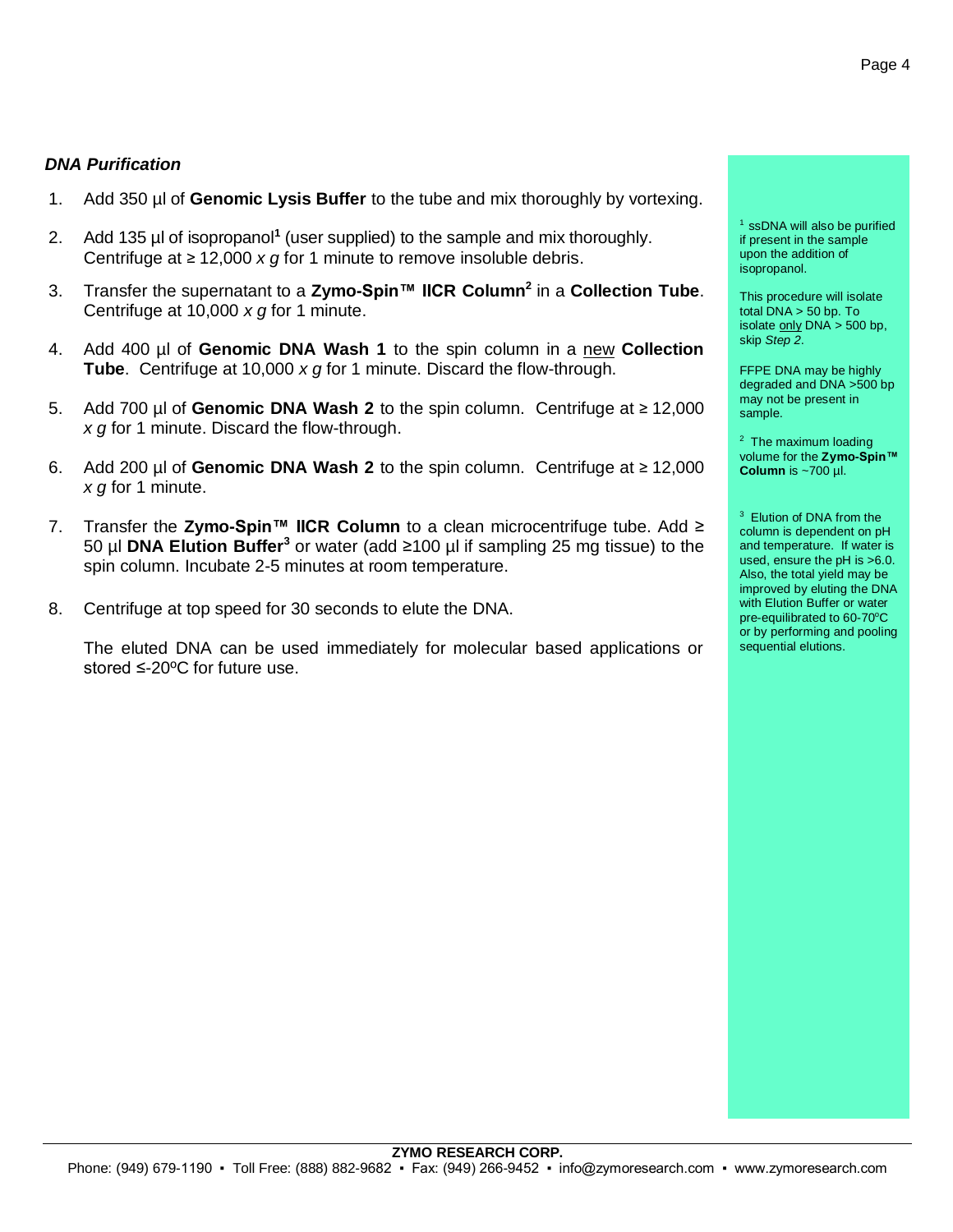#### **Ordering Information**

| <b>Product Description</b>               | <b>Catalog No.</b>                               | <b>Kit Size</b>                            |
|------------------------------------------|--------------------------------------------------|--------------------------------------------|
| Quick-DNA™ FFPE Kit                      | D3067                                            | 50 Preps.                                  |
|                                          |                                                  |                                            |
| <b>For Individual Sale</b>               | <b>Catalog No.</b>                               | Amount                                     |
| <b>Deparaffinization Solution</b>        | D3067-1-20                                       | $20 \text{ ml}$                            |
| <b>Proteinase K &amp; Storage Buffer</b> | D <sub>3001</sub> -2-5<br>D3001-2-20             | 5 mg set<br>20 mg set                      |
| <b>2X Digestion Buffer</b>               | D3050-1-5<br>D3050-1-20                          | 5 <sub>m</sub><br>20 ml                    |
| <b>Genomic Lysis Buffer</b>              | D3004-1-50                                       | 50 ml                                      |
| <b>Genomic DNA Wash 1</b>                | D3067-2-25                                       | $25 \text{ ml}$                            |
| Genomic DNA Wash 2 (concentrate)         | D3067-3-12                                       | $12 \text{ ml}$                            |
| <b>DNA Elution Buffer</b>                | D3004-4-4<br>D3004-4-10<br>D3004-4-50            | $4 \text{ ml}$<br>$10 \mathrm{m}$<br>50 ml |
| Zymo-Spin™ IICR Columns                  | C1078-50<br>C1078-250                            | 50<br>250                                  |
| <b>RNase A</b>                           | E1008-8                                          | 8 <sub>mg</sub>                            |
| <b>Collection Tubes</b>                  | C <sub>1001</sub> -50<br>C1001-500<br>C1001-1000 | 50<br>500<br>1,000                         |